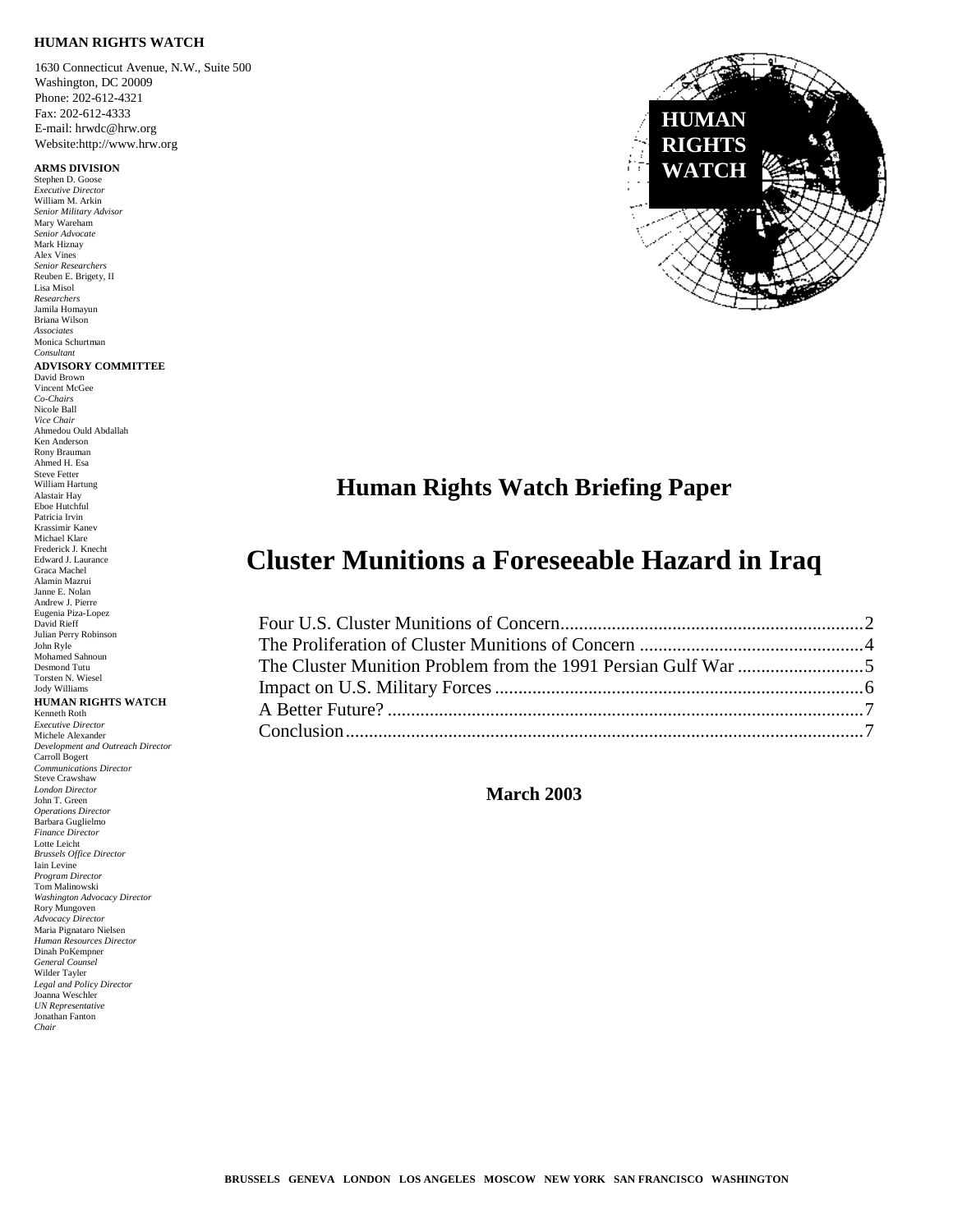## **Cluster Munitions a Foreseeable Hazard in Iraq**

The use of cluster munitions in Iraq will result in grave dangers to civilians and friendly combatants. Based on experiences in the Persian Gulf War in 1991, Yugoslavia/Kosovo in 1999, and Afghanistan in 2001 and 2002, these dangers are both foreseeable and preventable.

Cluster munitions cannot be targeted with precision. They cause damage over a very large and imprecise area, and, due to the numbers used and high failure rate, leave behind a great many unexploded "dud" submunitions that become de facto antipersonnel landmines. Human Rights Watch has called for a global moratorium on use of cluster munitions until these humanitarian problems are addressed. Environmental factors in parts of Iraq such as sand, wind, and marshes would likely contribute to producing even higher dud rates for submunitions.

This briefing paper identifies four types of U.S. cluster munitions in particular that have produced large numbers of hazardous duds during previous combat operations and during testing. These four cluster munitions are currently in the inventory of the United States, United Kingdom, and other nations. This paper also provides details about the use of cluster munitions in the 1991 Persian Gulf War, including the threat to U.S. forces from their own weapons, and the ongoing impact of the resulting explosive dud submunitions. Human Rights Watch has recently obtained startling information showing that eleven years after the end of the war, about 200 hazardous cluster munition duds are still found and destroyed each month in Kuwait.

#### <span id="page-1-0"></span>**Four U.S. Cluster Munitions of Concern**

Four types of U.S. cluster munitions have a history of producing high numbers of hazardous submunition duds. High dud rates have been documented in testing for Multiple Launch Rocket System (MLRS) M77 submunitions and 155mm artillery projectiles with M42 and M46 Dual Purpose Improved Conventional Munition (DPICM) submunitions. Two types of air-dropped cluster munitions--older Rockeye (CBU99/CBU-100) bombs and newer Combined Effects Munitions (CBU-87)--have produced high numbers of hazardous duds in combat operations in Iraq, Kuwait, Yugoslavia, and Afghanistan.

The United States stockpiles over one billion submunitions in weapons currently in service. Nearly three-quarters of this stockpile of submunitions are contained in MLRS rockets and 155mm artillery projectiles. Given reported failure rates, a stockpile of that size creates the specter of well over 100 million explosive duds, each posing a danger to civilians similar to antipersonnel landmines.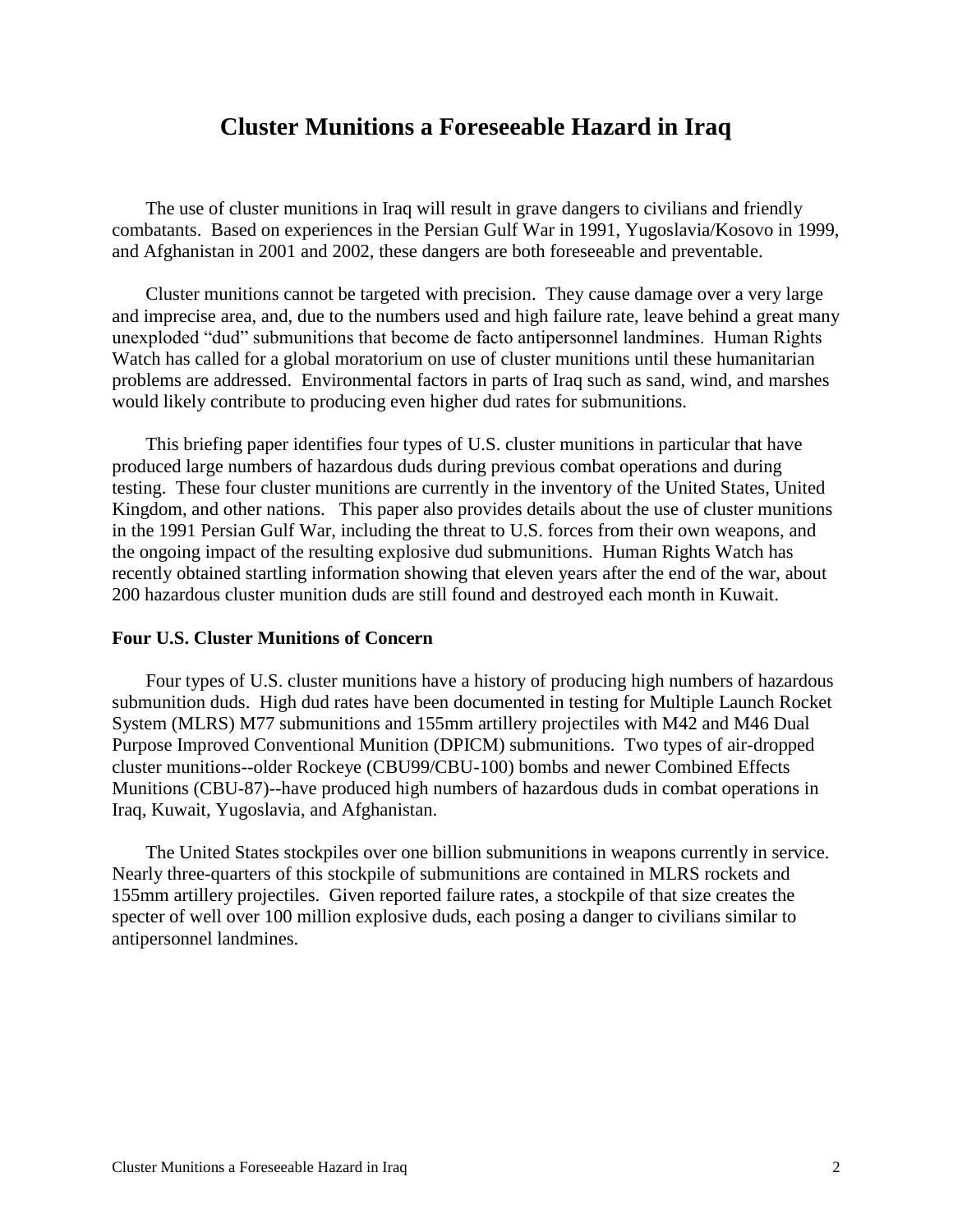The four cluster munitions of concern and their reported failure rates include:

- **MLRS with M26 warhead:** 16 percent dud rate for the M77 submunition.<sup>1</sup> Some lots were reported to have dud rates as high as 23 percent, based on testing done to accept newly produced batches.<sup>2</sup> Each M26 warhead contains 644 submunitions. Thus, the standard volley of twelve MLRS rockets would likely result in more than 1,200 dud submunitions scattered randomly in a 120,000 to 240,000 square meter impact area. The U.S. stockpile of MLRS rockets contains over 309 million submunitions.<sup>3</sup> This could equate to more than 49.4 million explosive duds.
- **155mm DPICM M483A1 & M864 artillery projectiles:** 14 percent dud rate for the M42 and M46 DPICM submunitions.<sup>4</sup> The M483A1 artillery projectile contains sixtyfour M42 and twenty-four M46 DPICM submunitions. The M864 projectile contains forty-eight M42 and twenty-four M46 DPICM submunitions. Based on the dud rate established by testing existing stocks of these projectiles, each M483A1 round fired would result in twelve dud submunitions and each M864 round would result in ten dud submunitions. The U.S. stockpile of 155mm projectiles contains over 434 million submunitions.<sup>5</sup> This could equate to more than  $60.7$  million hazardous duds.
- **Rockeye CBU-99/CBU-100:** Each Rockeye bomb contains 247 Mk 118 submunitions. These cluster bombs were used extensively in the 1991 Persian Gulf War. While no reliable estimate of the failure rate is available, clearance agencies in Kuwait encountered a very large number of dud Rockeye submunitions in their operations.<sup>6</sup> One U.S. company reported clearing 95,799 M118 Rockeye submunitions in their sector of Kuwait, which constituted 18% of the total area cleared.<sup>7</sup> In 2002, 451 Rockeye submunitions were detected and destroyed by mine clearance and explosive ordnance disposal teams in Kuwait.<sup>8</sup> Rockeyes, which were developed in the 1950s, were also used in great numbers in the Vietnam War. The number of Rockeye bombs currently in the U.S. arsenal is unknown, but is still believed to be high.

 $\overline{a}$ 

 $1$  Office of the Under Secretary of Defense for Acquisition, Technology, and Logistics, "Unexploded Ordnance" Report," table 2-3, p. 5. No date, but transmitted to the U.S. Congress on February 29, 2000.

 $2^2$  U.S. General Accounting Office, "GAO/NSIAD-92-212: OPERATION DESERT STORM: Casualties Caused by Improper Handling of Unexploded U.S. Submunitions," August 1993, pp. 5-6.

<sup>&</sup>lt;sup>3</sup> U.S. Army Material Systems Analysis Activity, "Unexploded Ordnance (UXO) Study," April 1996, p. 7.

<sup>&</sup>lt;sup>4</sup> U.S. Army Defense Ammunition Center, Technical Center for Explosives Safety, "Study of Ammunition Dud and Low Order Detonation Rates," July 2000, p. 9.

 $<sup>5</sup>$  U.S. Army Material Systems Analysis Activity, "Unexploded Ordnance (UXO) Study," April 1996, p. 7.</sup>

<sup>&</sup>lt;sup>6</sup> Colin King, "Explosive Remnants of War: A Study on Submunitions and other Unexploded Ordnance," commissioned by the International Committee of the Red Cross, August 2000, p. 16 and p. E-2; U.S. General Accounting Office, "GAO-02-1003: MILITARY OPERATIONS: Information on U.S. Use of Land Mines in the Persian Gulf War," September 2002, p. 27. The Department of Defense UXO report to Congress in 2000 cites a 98 percent submunition reliability rate for the Rockeye submunition—a claim not supported by the Kuwait evidence.

<sup>&</sup>lt;sup>7</sup> U.S. Army Armament, Munitions, and Chemical Command, "Contract DAAA21-92-M-0300 Report by CMS, Inc.," Undated; data cited by GAO 1993, GAO 2002, King 2000, and U.S. Army Material Systems Analysis Activity, 1996.

 $8 \text{ Complied from December 2001 to December 2002 editions of Kuwait, and This is of Defense, "Monthly"$ Ammunition and Explosive Destroyed/Recovery Report," Annex A.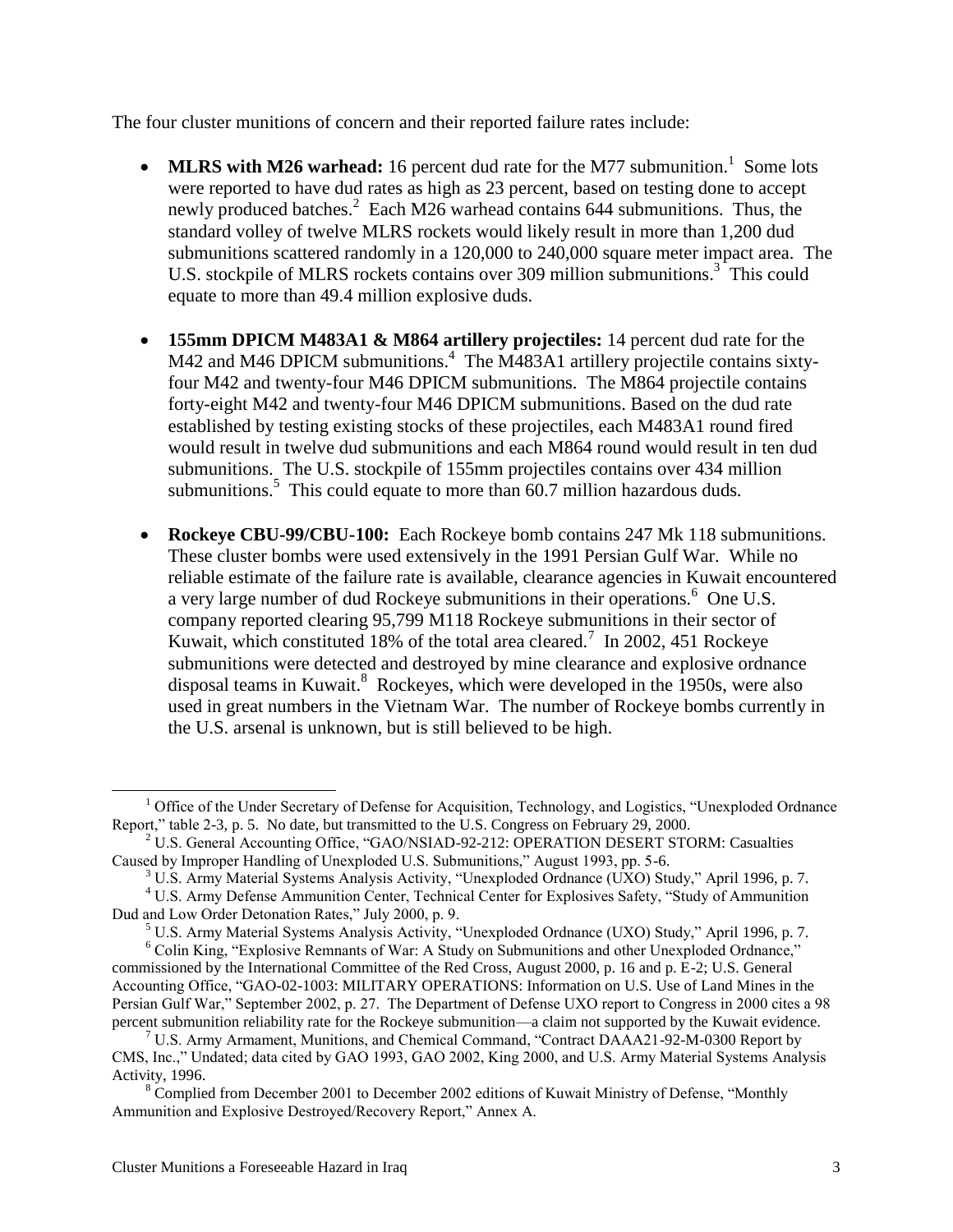**Combined Effects Munition CBU-87:** dud rates of at least 5 to 7 percent for the BLU-97 submunition in operations in Yugoslavia/Kosovo and Afghanistan.  $9$  The CBU-87 is an air-dropped bomb that contains 202 BLU-97 submunitions. Using the 7 percent submunition failure rate documented in Kosovo, each bomb dropped would result in fourteen explosive dud submunitions over an area about the size of a U.S. football field. The U.S. used a total of 10,035 CBU-87s, with more than 2 million submunitions, during the 1991 Persian Gulf War. The size of the U.S. stockpile of this older version of the Combined Effects Munition (CBU-87), which was first produced in 1984, is not known. But large numbers are believed to be held, even though newer models (CBU-103) are being fielded with improved accuracy, due to the Wind Corrected Munitions Dispenser, and fuze modifications.

In addition to these four cluster munitions, there are others with high failure rates that could be used in Iraq. While many of the older Vietnam-era cluster munitions that were used in large numbers in 1991 in Kuwait and Iraq are no longer serviceable and are prohibited from use, the U.S. military is retaining some older cluster munitions to make up for shortfalls in the inventories of newer, more reliable cluster munitions. For example, one older type of 105mm artillery projectile (designated M444) with a submunition dud rate of 12 percent is being retained to cover for stockpile shortages of another projectile (designated M915) with a 1 percent dud rate and a self-destruct fuze.

### <span id="page-3-0"></span>**The Proliferation of Cluster Munitions of Concern**

The U.S. Department of Defense has also disposed of some of its aging cluster munitions by sales to foreign militaries.<sup>10</sup> The four cluster munitions identified above are already found in the inventory of many other countries, as detailed in the table below:

 $\overline{\phantom{a}}$ 

<sup>&</sup>lt;sup>9</sup> In Kosovo, on the basis of the clearance rate by March 2001 of unexploded submunitions, the United Nations Mine Action Coordination Center estimated that 7 percent of the BLU-97 submunitions failed to explode on impact. See International Campaign to Ban Landmines (ICBL), *Landmine Monitor Report 2001*, (New York: Human Rights Watch, 1999), p. 952. For Afghanistan, data provided on coalition air strikes to the United Nations mine action program by the U.S. Department of Defense used a 5 percent figure. See Human Rights Watch, "Fatally Flawed: Cluster Bombs and Their Use by the United States in Afghanistan,‖ *A Human Rights Watch Report*, vol. 14, no. 17, December 2002, p. 37. The Department of Defense UXO report to Congress in 2000 cites a 98 percent submunition reliability rate for the BLU-97 submunition.

<sup>&</sup>lt;sup>10</sup> Office of the Under Secretary of Defense for Acquisition, Technology, and Logistics, "Unexploded Ordnance Report, "p. 3. No date but transmitted to the U.S. Congress on February 29, 2000.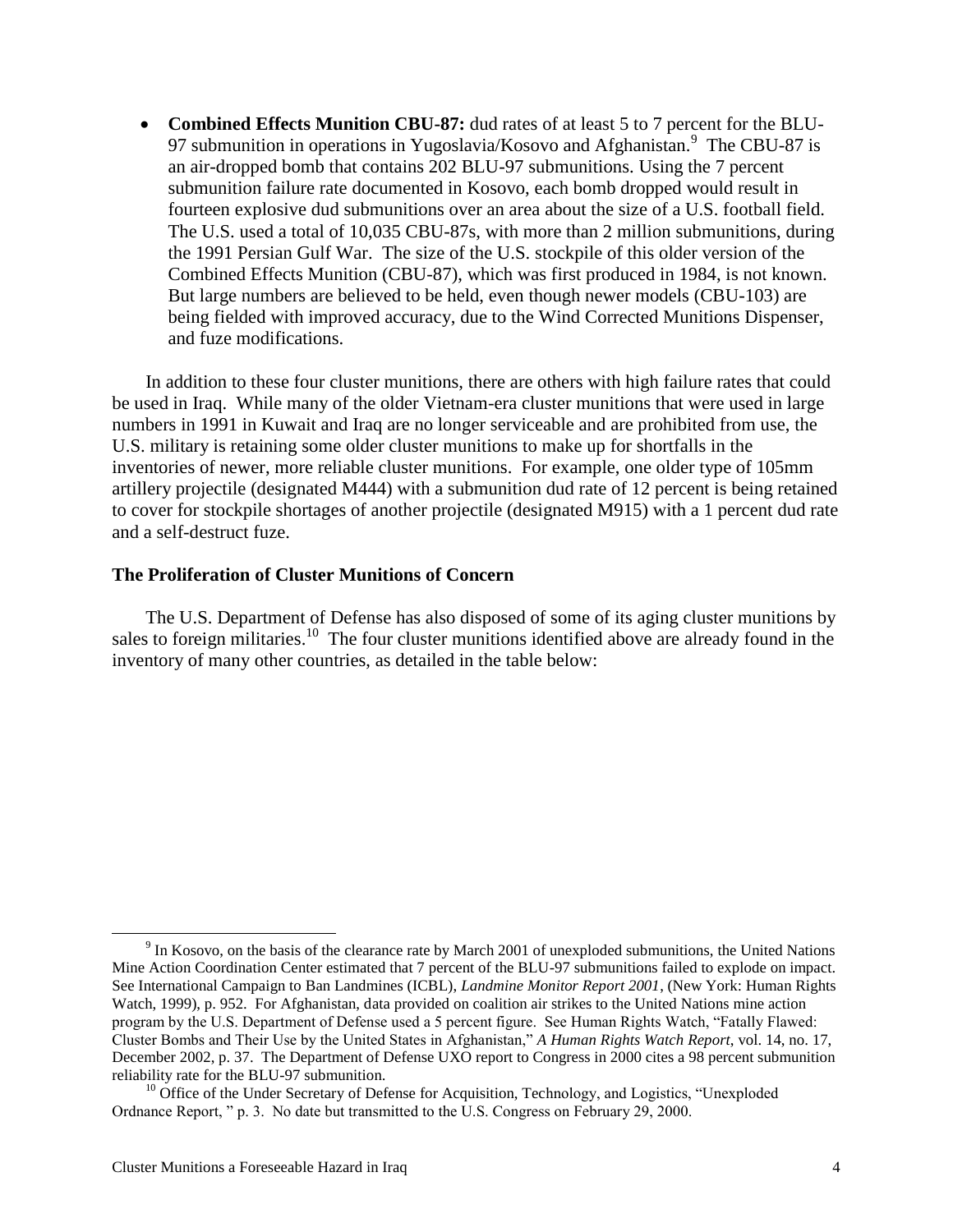| <b>Cluster Munition Type</b>     | <b>Countries that Stockpile</b>                       |  |  |
|----------------------------------|-------------------------------------------------------|--|--|
| MLRS with M26 warhead            | Bahrain, Denmark, France, Germany, Greece, Israel,    |  |  |
|                                  | Italy, Japan, Netherlands, Norway, Turkey, United     |  |  |
|                                  | Kingdom, United States                                |  |  |
| 155mm DPICM projectiles          | Canada, Jordan, Netherlands, Pakistan, South Korea,   |  |  |
| (M483A1 & M864)                  | <b>Turkey, United States</b>                          |  |  |
| <b>Combined Effects Munition</b> | Egypt, France, Germany, Italy, Japan, Netherlands,    |  |  |
| $(CBU-87)$                       | Norway, Poland, Saudi Arabia, South Korea, United     |  |  |
|                                  | Arab Emirates, United Kingdom, United States          |  |  |
| Rockeye                          | Canada, Denmark, Egypt, France, Israel, Norway, Oman, |  |  |
|                                  | Turkey                                                |  |  |

### <span id="page-4-0"></span>**The Cluster Munition Problem from the 1991 Persian Gulf War**

Human Rights Watch has reported previously on the use of cluster bombs during the 1991 Persian Gulf War.<sup>11</sup> Aerial-delivered cluster munitions accounted for about one-quarter of the bombs dropped on Iraq and Kuwait. Between January 17 and February 28, 1991, the United States and its allied coalition used a total of 61,000 air-dropped cluster munitions, releasing twenty million submunitions. About fifteen percent of those were CBU-87s, then new to the U.S. arsenal. Other, less reliable Vietnam-era cluster munitions were used in surprising large numbers, including CBU-52, CBU-58, CBU-71, and early versions of the Rockeye.<sup>12</sup> The number of cluster munitions delivered by surface-launched artillery and rocket systems during the Gulf War is not known, but one source estimates that over thirty million DPICM submunitions were used in the conflict.<sup>13</sup>

From the end of the conflict in 1991 through December 2002, 108 metric tons of cluster munitions were discovered and destroyed by mine clearance and explosive ordnance disposal teams in Kuwait.<sup>14</sup> In the year 2002, more than a decade after the fighting stopped, 2,400 explosive dud cluster munitions were detected and destroyed. These included: M42/M46/M77 (DPICM), Mk-118 (Rockeye), BLU-61A/B, BLU-77B, BLU-91B (Gator antivehicle mine), BLU-92B (Gator antipersonnel mine), BLU-97 (CBU-87), and Belouga (a French air-dropped cluster munition). Almost one in five of the dud cluster munitions found in 2002 were from Rockeye air-dropped bombs.<sup>15</sup>

This average of nearly seven per day is all the more stunning in that one of the most extensive and expensive clearance operations in history was carried out immediately after the

l

<sup>&</sup>lt;sup>11</sup> Most recently, see Human Rights Watch, "Fatally Flawed: Cluster Bombs and Their Use by the United States in Afghanistan," *A Human Rights Watch Report*, vol. 14, no. 17, December 2002, pp. 40-41.

 $12$  Ibid.

<sup>&</sup>lt;sup>13</sup> Colin King, "Explosive Remnants of War: A Study on Submunitions and other Unexploded Ordnance," commissioned by the International Committee of the Red Cross, August 2000, p. 16, citing Donald Kennedy and William Kincheloe, "Steel Rain: Submunitions," U.S. Army Journal, January 1993.

 $14$  Kuwait Ministry of Defense, Headquarters Land Forces Command, "Monthly Ammunition and Explosive Destroyed/Recovery Report," Annex A, December 21, 2002.

<sup>&</sup>lt;sup>15</sup> Ibid. According to the same document, a similar number of cluster munitions were cleared in 2001.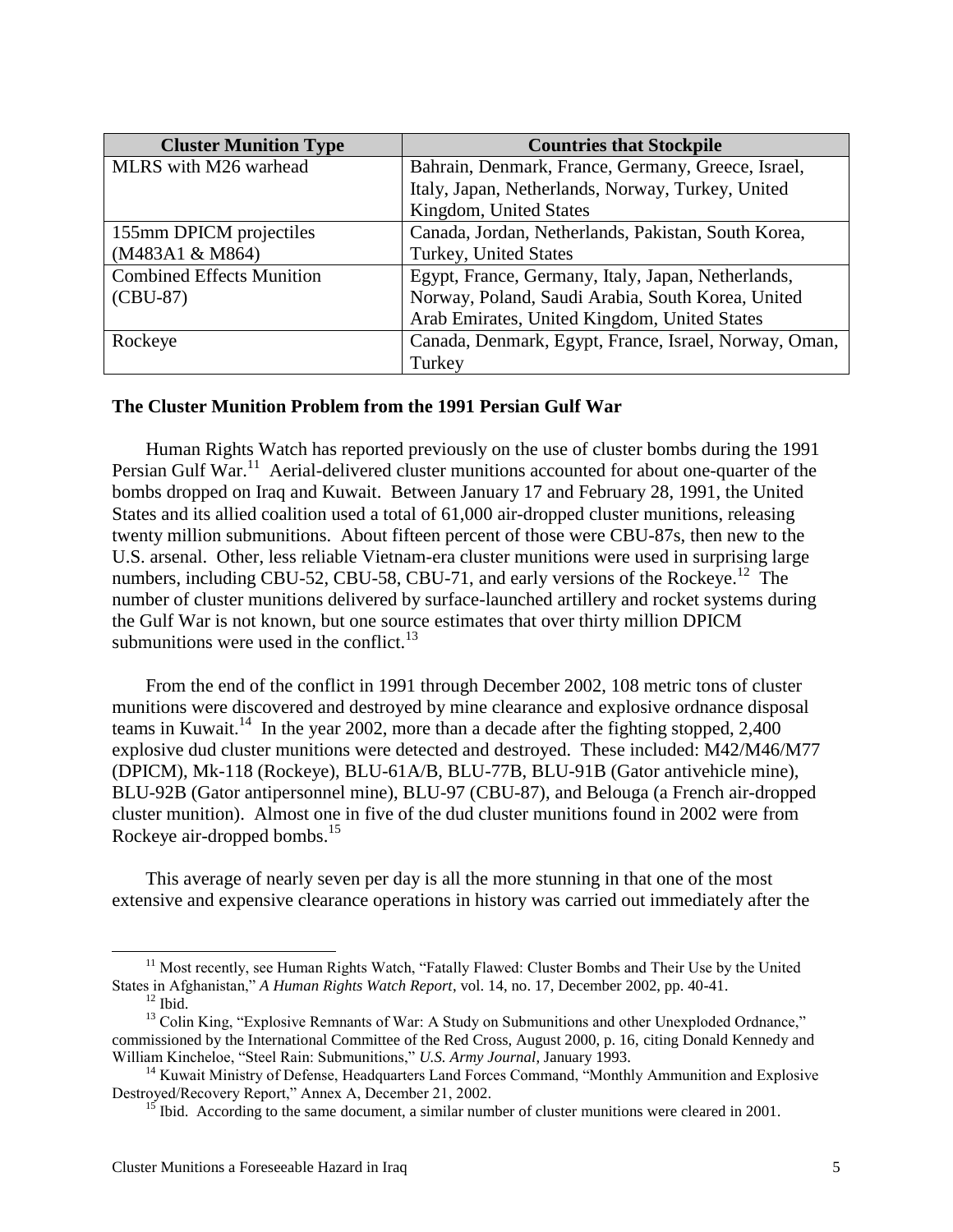war.<sup>16</sup> Hazardous dud cluster munitions continue to be uncovered in Kuwait. In February 2003, soldiers with the U.S. 3<sup>rd</sup> Infantry Division discovered a dud BLU-63 cluster munition on one of their urban combat training ranges in the Kuwaiti desert.<sup>17</sup>

While less information is available on the problem in Iraq, Iraq is still severely affected by landmines, cluster munition duds, and other types of unexploded ordnance (UXO) from the 1991 Gulf War, as well as the 1980-1988 Iraq-Iran War, two decades of internal conflict, and World War Two. Landmines and UXO pose a problem in the north, along the Iran-Iraq border, and throughout the central and southern regions of the country.<sup>18</sup> The International Committee of the Red Cross in 2001 identified unexploded cluster bombs and other UXO as the main threat to communities living in southern Iraq.<sup>19</sup>

### <span id="page-5-0"></span>**Impact on U.S. Military Forces**

During combat in the 1991 Persian Gulf War, U.S. forces experienced the danger of casualties caused by their own weapons as well as impediments to mobility when operating in areas contaminated by hazardous duds produced by U.S. cluster munitions.<sup>20</sup> Numerous references to this are found in official U.S. military documents. One report states, "Battlefield" experience has demonstrated that weapon systems containing submunitions present the greatest potential for creating UXO, since a significant percentage of these submunitions may not detonate reliably."<sup>21</sup> The U.S. Armed Services recorded 177 "explosion casualties" in the conflict, constituting 13 percent of the total U.S. military casualties.<sup>22</sup> At least eighty of the U.S. casualties were attributed to cluster munition duds.

| <b>Type of Munition</b>           | <b>Number of Casualties</b> |  |  |
|-----------------------------------|-----------------------------|--|--|
| <b>Cluster Munition UXO-CBU</b>   | 64                          |  |  |
| Unidentified Landmine             |                             |  |  |
| Iraqi Landmines                   | 35                          |  |  |
| <b>Cluster Munition UXO-DPICM</b> | 16                          |  |  |
| Other UXO                         | 16                          |  |  |

|  | U.S. Military "Explosion Casualties" During 1991 Gulf War |  |  |
|--|-----------------------------------------------------------|--|--|
|  |                                                           |  |  |

l

<sup>16</sup> See, for example, ICBL, *Landmine Monitor Report 1999*, p. 891.

<sup>&</sup>lt;sup>17</sup> Juan Tamayo, "10 Million Land Mines Lie in Wait Inside Iraq, Troops also face '91 War Leftovers," Miami *Herald*, February 20, 2003.

<sup>&</sup>lt;sup>18</sup> Human Rights Watch, "Landmines in Iraq, Questions and Answers," December 2002; for further details on Iraq see ICBL, *Landmine Monitor Report 2002*, September 2002, pp. 671-673.

<sup>&</sup>lt;sup>19</sup> Laurence Desvignes, "Red Cross/Red Crescent Mine Action Involvement in the Middle East," *Journal of Mine Action*, Issue 5.3, Fall 2001, p. 13.

<sup>&</sup>lt;sup>20</sup> U.S. General Accounting Office, "GAO-02-1003: MILITARY OPERATIONS: Information on U.S. Use of Land Mines in the Persian Gulf War," September 2002, pp. 29-33; U.S. General Accounting Office, "GAO/NSIAD-92-212: OPERATION DESERT STORM: Casualties Caused by Improper Handling of Unexploded U.S. Submunitions," August 1993, p. 9.

<sup>&</sup>lt;sup>21</sup> Office of the Under Secretary of Defense for Acquisition, Technology, and Logistics, "Unexploded Ordnance Report," p. 2. No date but transmitted to the U.S. Congress on February 29, 2000.

 $22$  U.S. General Accounting Office, "GAO-02-1003," p. 15, p. 17, figure 2. All casualty figures provided to GAO by U.S. Armed Services and are treated separately from casualties resulting from direct enemy action.